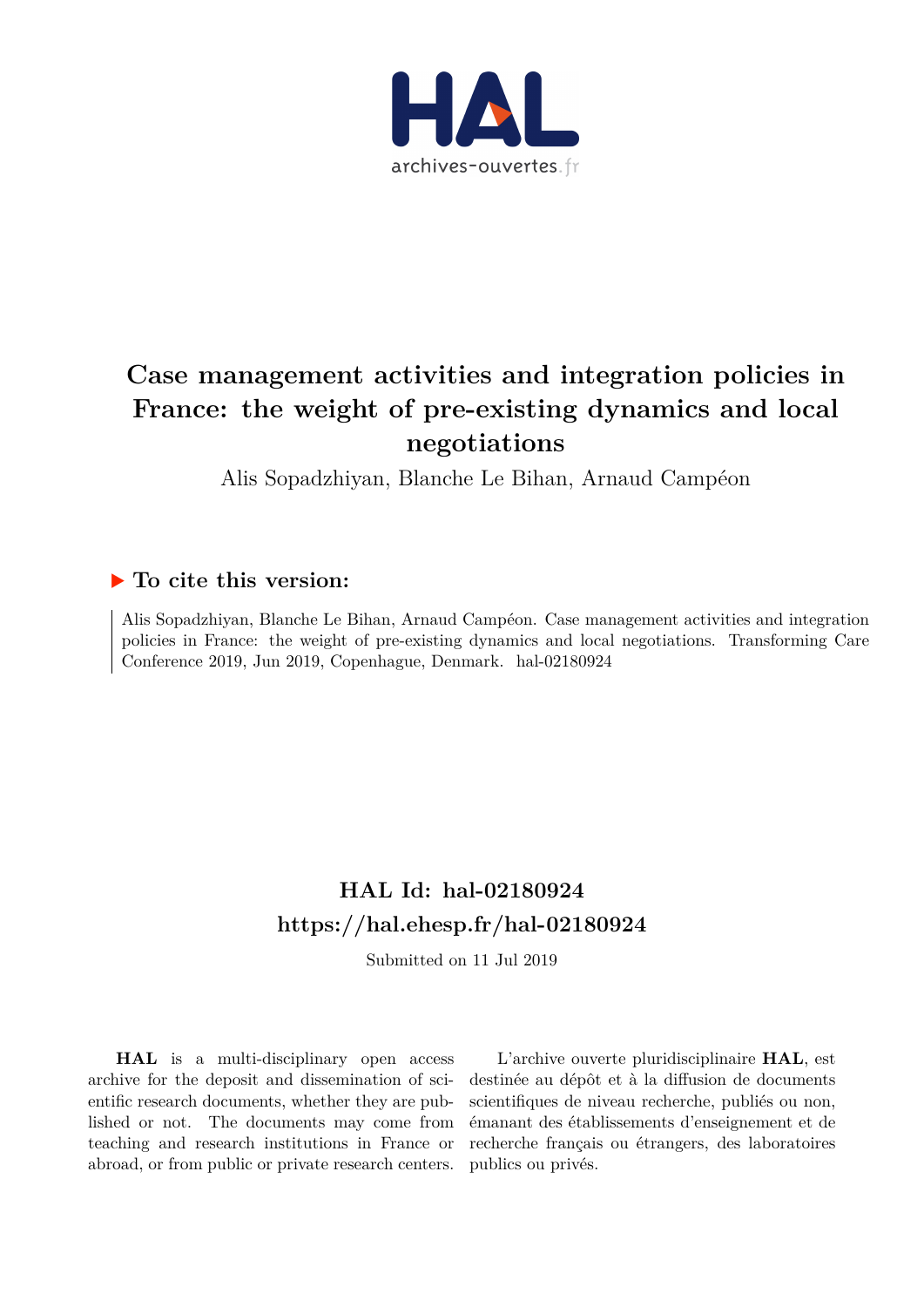Case management activities and integration policies in France Alis Sopadzhiyan Blanche Le Bihan Arnaud Campéon

The weight of pre-existing dynamics and local negotiations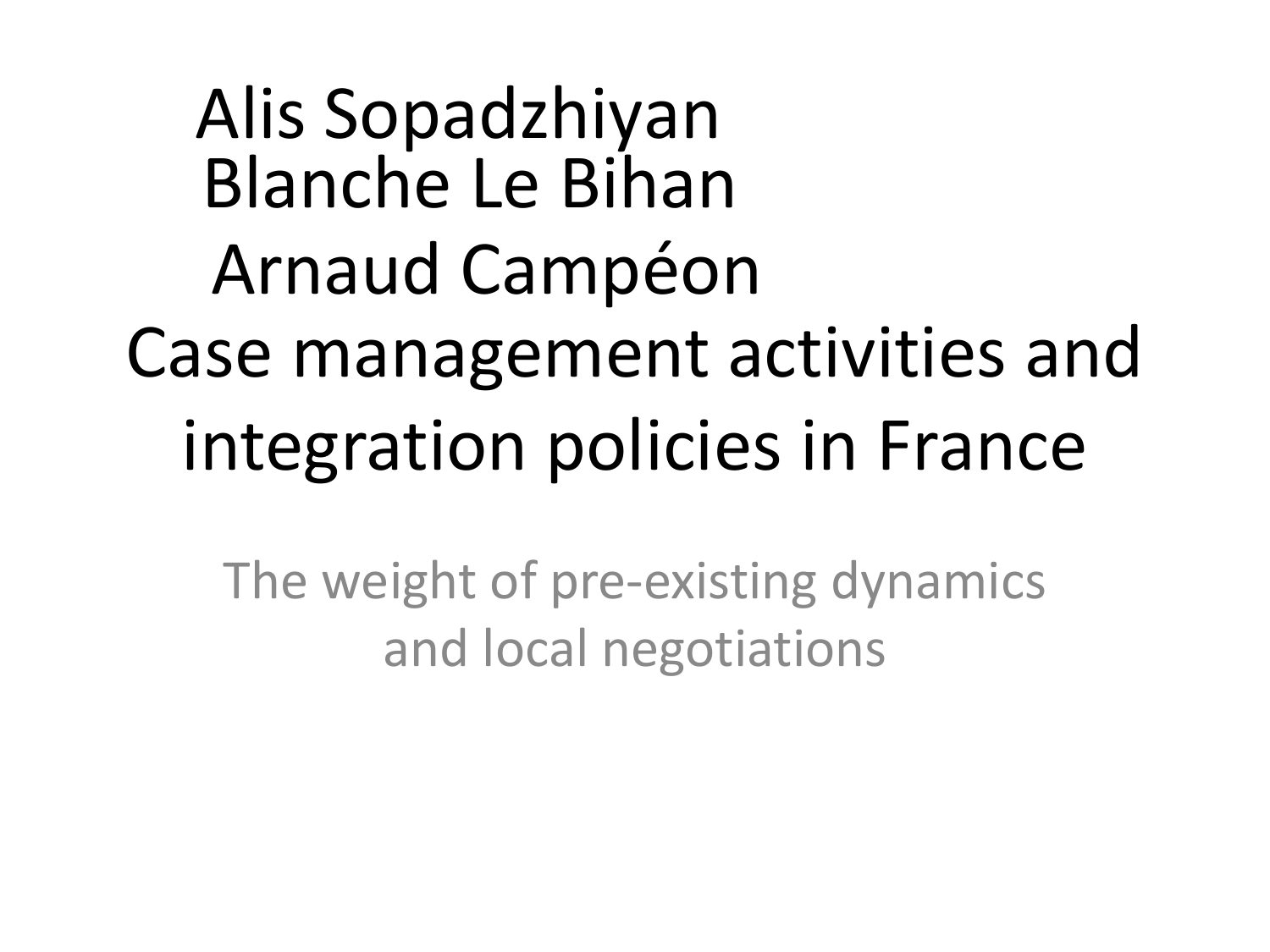### Integration policies and case management in France : a dilemma?

- Overarching priorities at the policy making level
	- Integration policies: successive schemes
- Integration activities at the local level
	- Pre-existing schemes and professionals
	- Local reception, resistance
- Conflicting ends?

– Integration *vs* layering…

• New context: convergence objective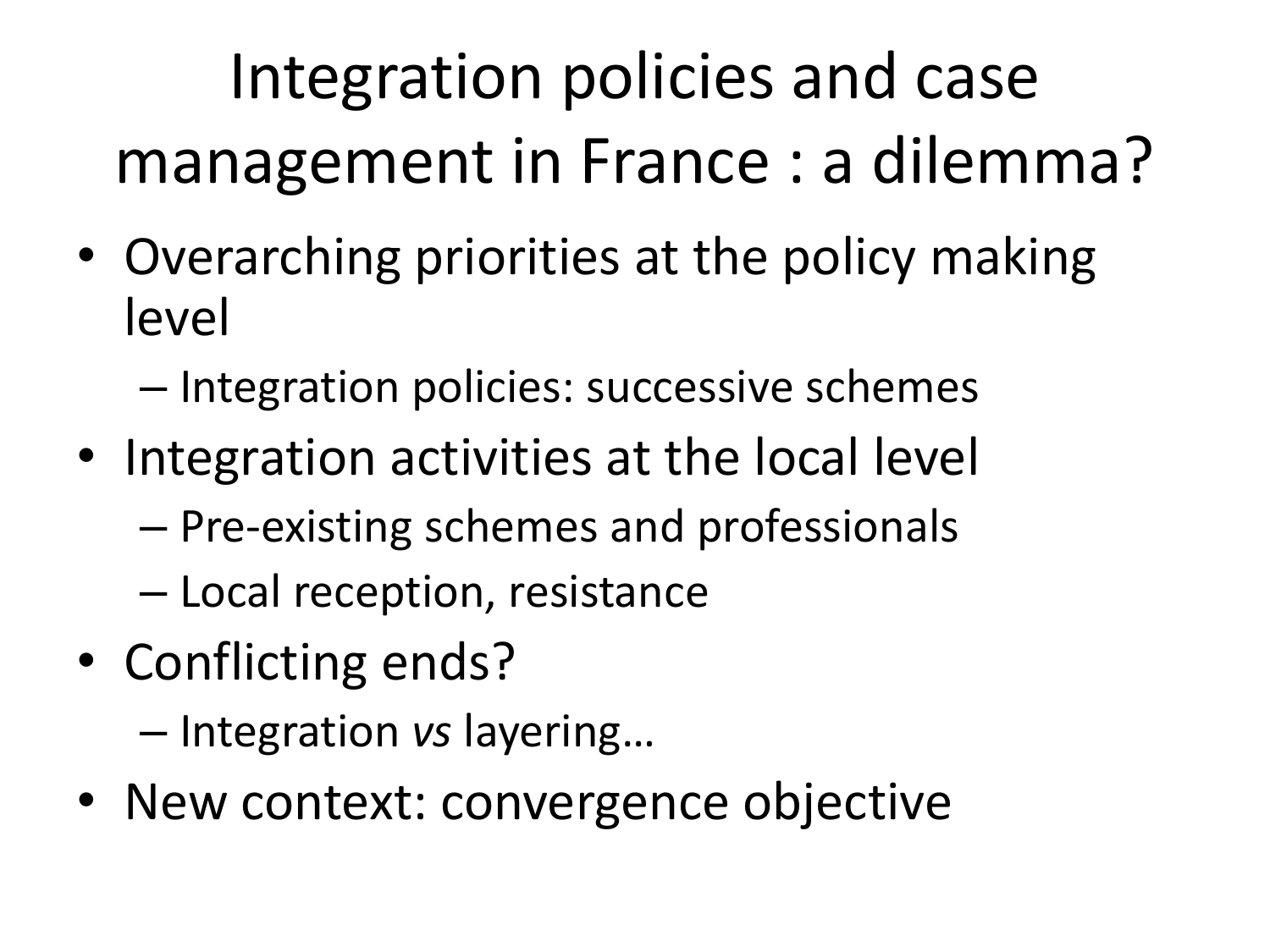### MAIA scheme

- Method of action for the integration of health and social services in the field of autonomy
- 3 rd Alzheimer plan 2008-2012
- Elderly people 60+ in complex health and social care situations
- New professionals
	- MAIA pilot
	- Case managers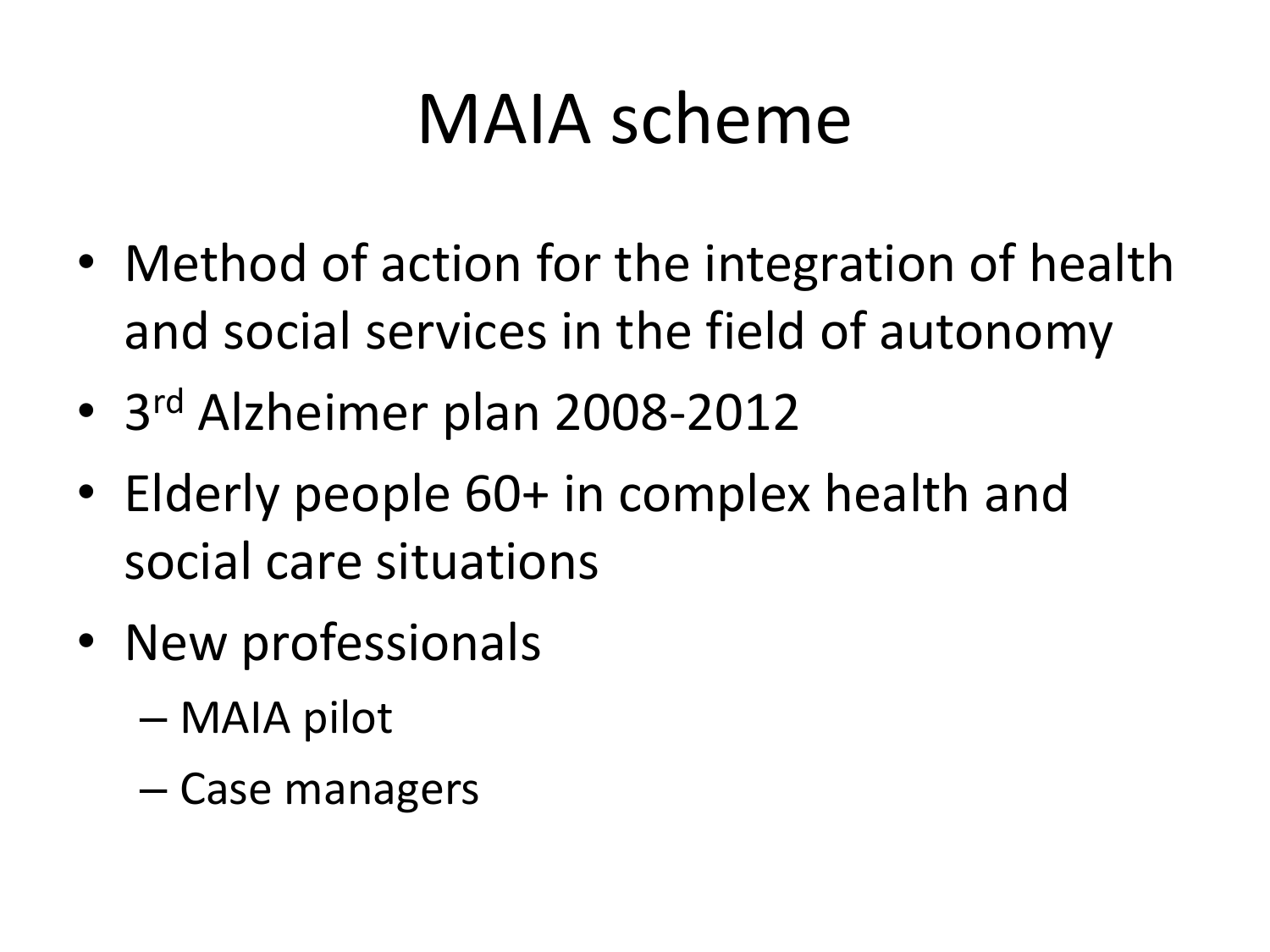- *How do new case managers develop their integration activities?*
	- 2 local MAIA schemes
	- 2 local territories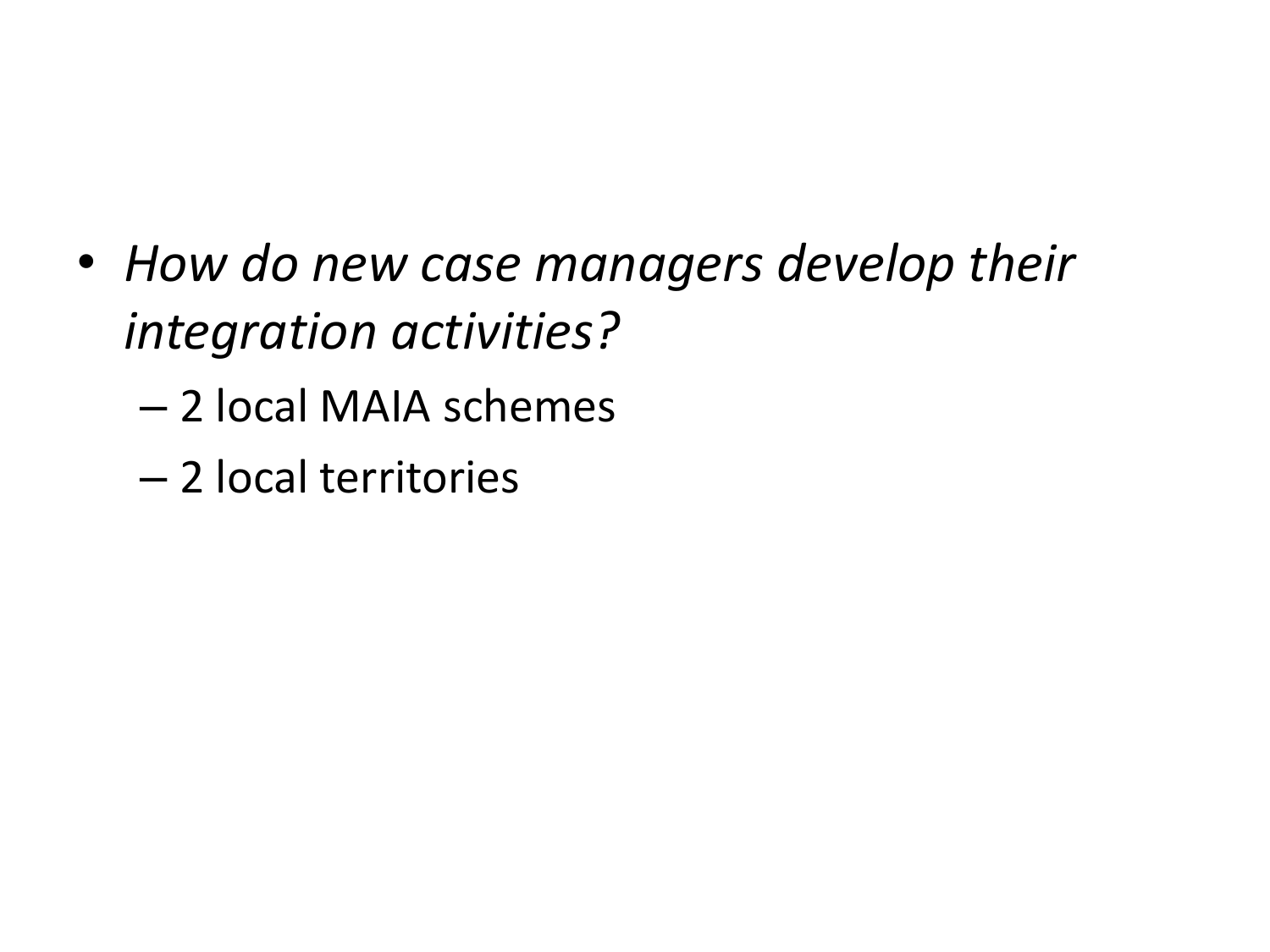# Results: public policy analysis (1)

- Paradoxes of implementation: resistance at three interdependent levels
	- Institutional, organisational and professional levels
- At the professional level
	- Other professionals with similar coordination tasks on the territory
	- *"When the case managers explain their work, it looks so much as what we do. I find it really hard. I also feel bitterness: they have a case load of only 40 situations. What does this mean for our work?! It is completely discrediting it! Our work must be really pathetic if we manage 458 follow-ups a year!"* (Social worker)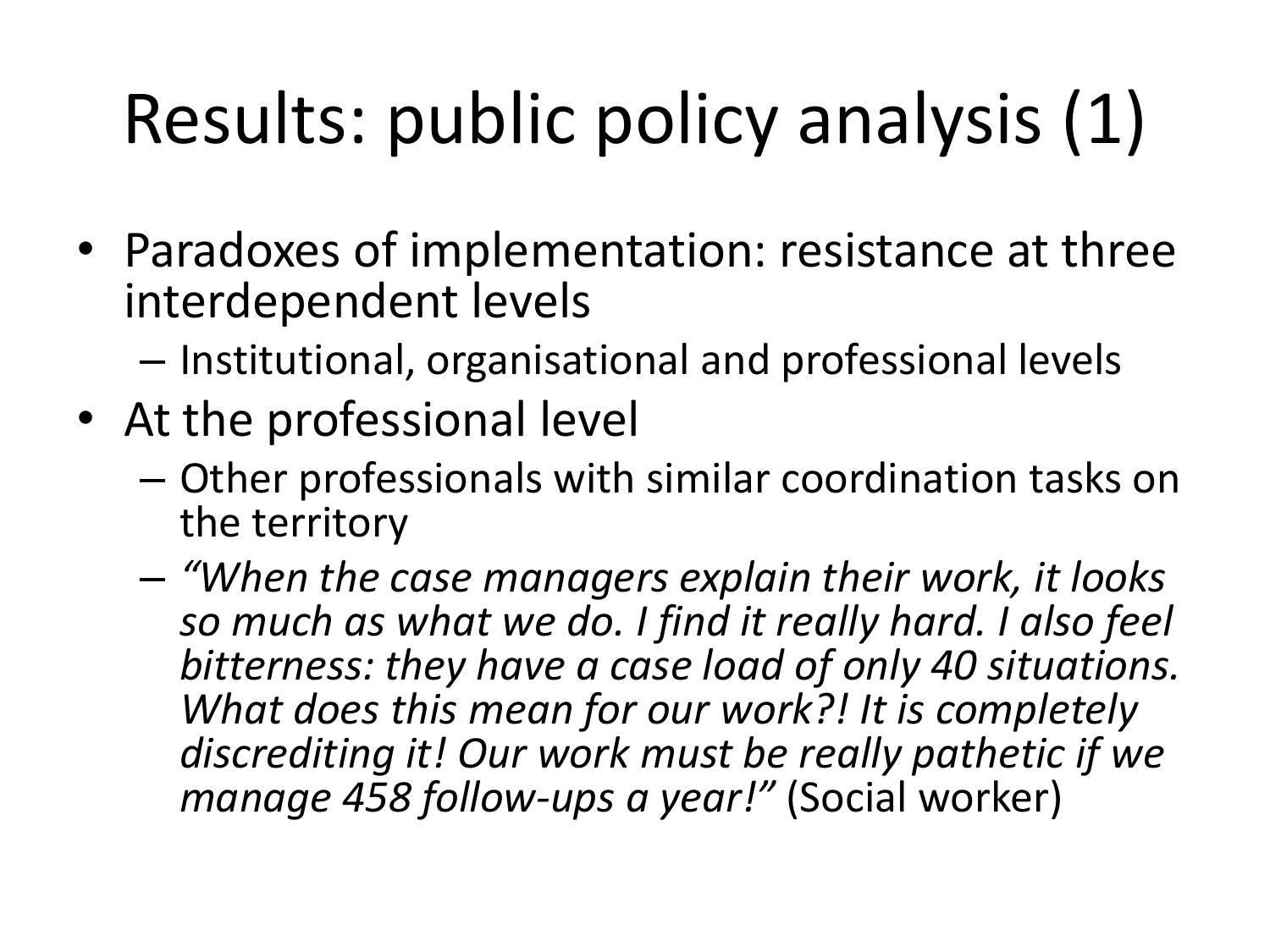### Results: sociology of professions (2)

- New case managers
	- Absence of a common professional background to face resistance
- Strategies to develop activities: different dimensions of integration work revealed
	- Building reputation: didactic skills, socialisation, clarification
	- Earning recognition: new regulation, complementory relationship, build trust, encourage professional cooperation
	- Exercising judgement: deliminate the scope for the action and stabilize professional boundaries, added value, relational skills